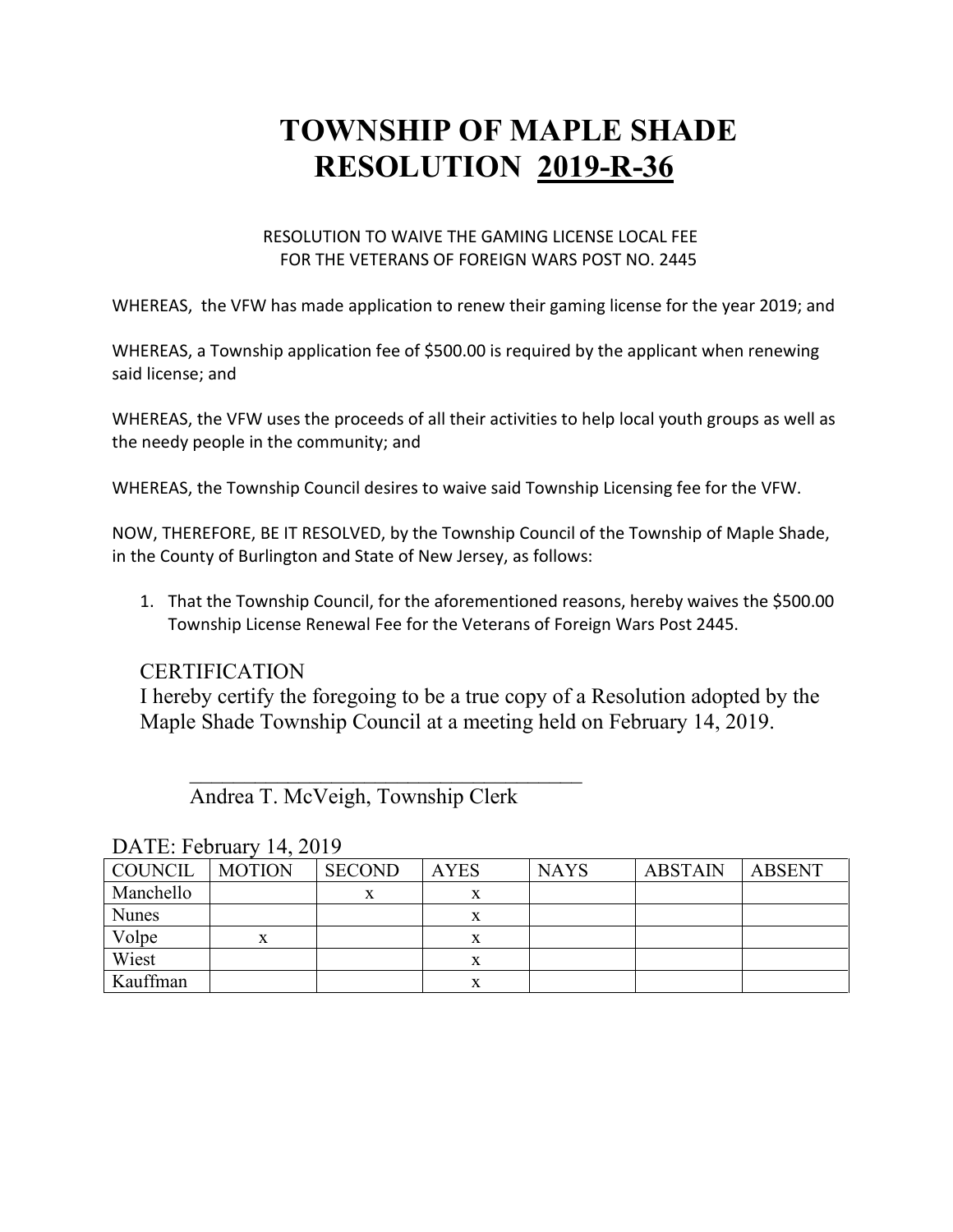# **TOWNSHIP OF MAPLE SHADE RESOLUTION 2019-R-37**

#### **RE-APPOINT BRENDA L. SPRIGMAN AS CHIEF FINANCIAL OFFICER, WITH TENURE, FOR THE TOWNSHIP OF MAPLE SHADE**

**WHEREAS**, Brenda L. Sprigman was appointed to complete an unexpired term as Chief Financial Officer for Maple Shade Township for the period of January 1, 2010 through December 31, 2014; and

**WHEREAS**, Brenda L. Sprigman was appointed Chief Financial Officer for the Township for a full four-year term from January 1, 2014 through December 31, 2018; and

**WHEREAS,** the Township Council wishes to re-appoint Ms. Sprigman to this position and grant her tenure pursuant to N.J.S.A. 40A: 9-140.10.

**NOW THEREFORE, BE IT RESOLVED** by the Township Council of the Township of Maple Shade, County of Burlington, that Brenda L. Sprigman is hereby reappointed as Chief Financial Officer for the Township, thereby establishing tenure as provided by statute, effective January 1, 2019.

## **CERTIFICATION**

I hereby certify the foregoing to be a true copy of a Resolution adopted by the Maple Shade Township Council at a meeting held on February 14, 2019.

Andrea T. McVeigh, Township Clerk

 $\overline{\phantom{a}}$ 

| COUNCIL      | <b>MOTION</b> | <b>SECOND</b> | <b>AYES</b> | <b>NAYS</b> | <b>ABSTAIN</b> | ABSENT |  |  |
|--------------|---------------|---------------|-------------|-------------|----------------|--------|--|--|
| Manchello    |               | x             |             |             |                |        |  |  |
| <b>Nunes</b> |               |               |             |             |                |        |  |  |
| Volpe        | X             |               | x           |             |                |        |  |  |
| Wiest        |               |               |             |             |                |        |  |  |
| Kauffman     |               |               |             |             |                |        |  |  |

## DATE: February 14, 2019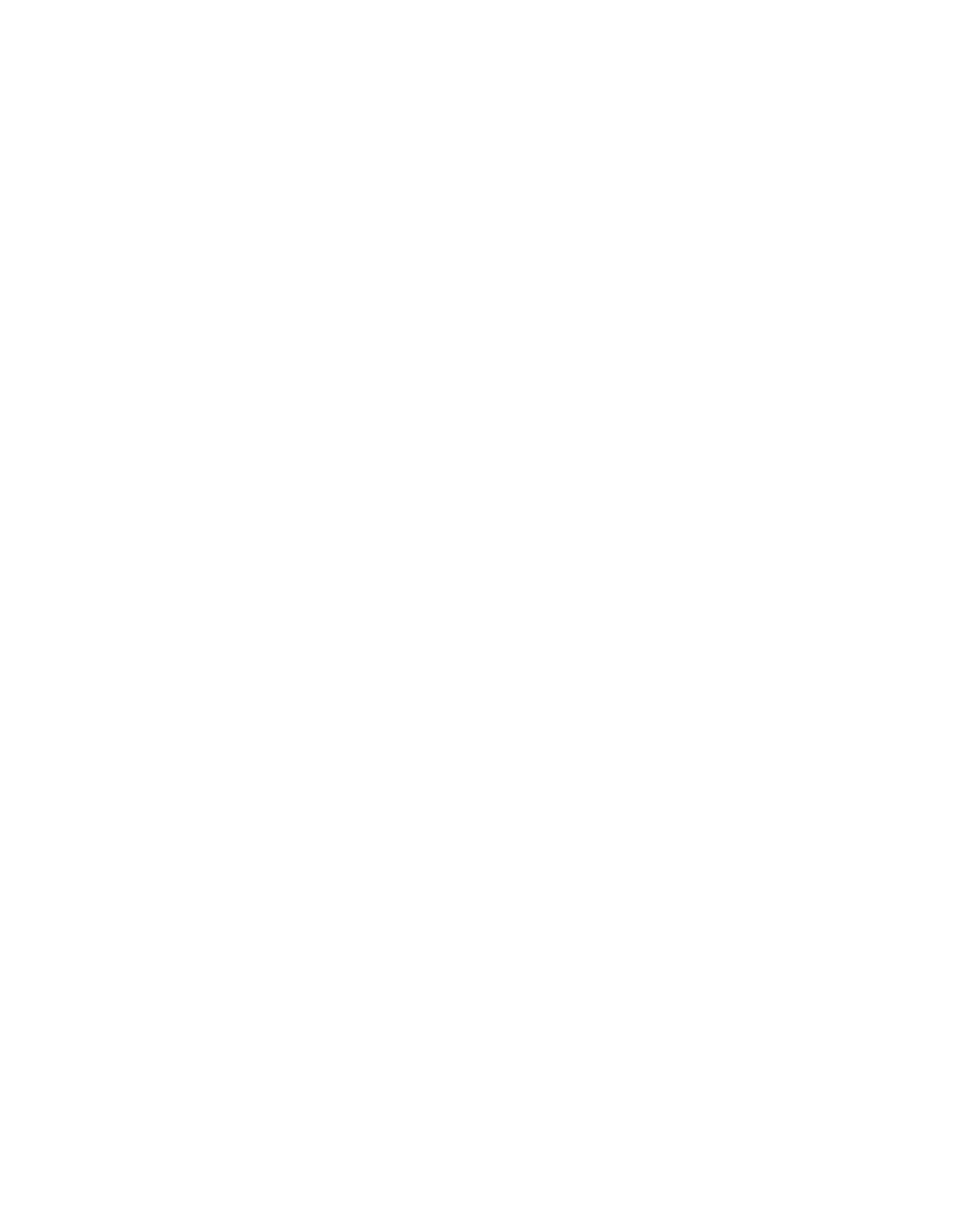# **TOWNSHIP OF MAPLE SHADE RESOLUTION 2019-R-38**

#### AUTHORIZE UTILITY ENGINEER SERVICES FOR PUMP STATION FLOW METERS AND SCADA CONTROLS AND COMPLETION OF NJDEP CAPACITY ASSURANCE PROGRAM SUBMISSION IN AN AMOUNT NOT TO EXCEED \$37,200.00

WHEREAS, the Township Council previously appointed Remington & Vernick Engineers as the Township Utility Engineer; and

WHEREAS, the Utility Engineer now seeks authority to undertake certain engineering services for improvements to the Maple Shade pump station including new flow meters and SCADA controls and completing an NJDEP Capacity Assurance Program submission and has submitted a proposal dated January 30, 2019 for those services; and

WHEREAS, the Township's Chief Financial Officer, as required by N.J.A.C. 5:30-1, has certified that there are sufficient funds available for the purpose of awarding a contract to said entity, said certification being attached hereto and made part hereof; and

WHEREAS, the Township Council now desires to approve the proposed services.

NOW, THEREFORE, BE IT RESOLVED, by the Township Council of the Township of Maple Shade, in the County of Burlington and State of New Jersey, as follows:

1. That the Township Council hereby authorizes the engineering services for improvements to the Maple Shade pump station as outlined in Remington & Vernick's proposal dated January 30, 2019 in an amount not to exceed \$37,200.00.

2. That the Township Council hereby authorizes the Mayor and Township Clerk to execute any and all documents necessary for the completion of this project.

#### **CERTIFICATION**

I hereby certify the foregoing to be a true copy of a Resolution adopted by the Township Council of the Township of Maple Shade, County of Burlington and State of New Jersey at a meeting held February 14, 2019.

| DATE: February 14, 2019 |               |               |             |             |                |               |
|-------------------------|---------------|---------------|-------------|-------------|----------------|---------------|
| <b>COUNCIL</b>          | <b>MOTION</b> | <b>SECOND</b> | <b>AYES</b> | <b>NAYS</b> | <b>ABSTAIN</b> | <b>ABSENT</b> |
| Manchello               |               | x             | X           |             |                |               |
| Nunes                   |               |               | X           |             |                |               |
| Volpe                   |               |               |             |             |                |               |
| Wiest                   |               |               |             |             |                |               |
| Kauffman                |               |               | л           |             |                |               |

DATE: February 14, 2019

Andrea T. McVeigh, Township Clerk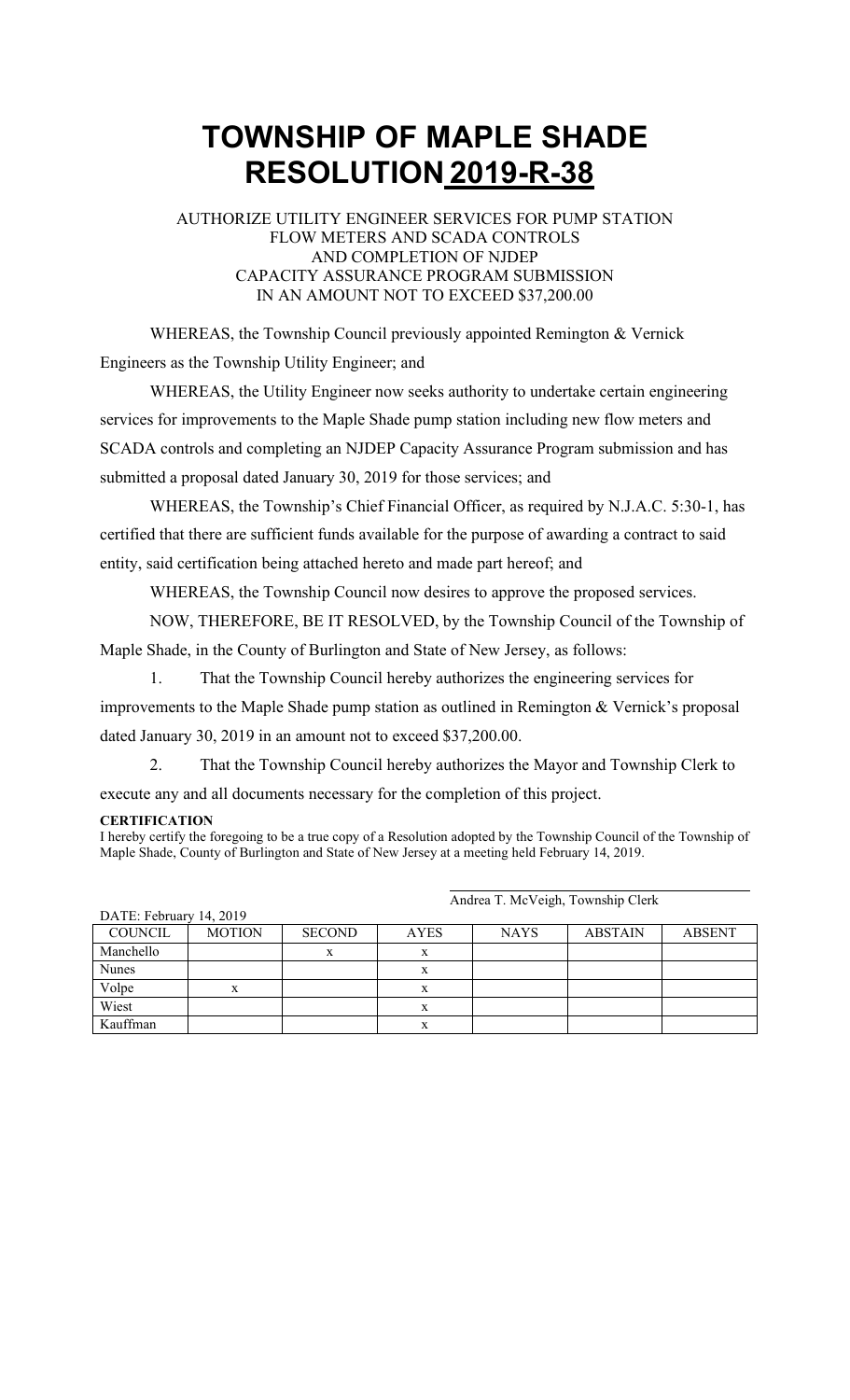# **TOWNSHIP OF MAPLE SHADE RESOLUTION 2019-R-39**

#### AMEND CONTRACT WITH CROWN PIPELINE CONSTRUCTION, INC. FOR BACKFLOW PREVENTOR UPGRADES AT THE PARK AVENUE WASTEWATER TREATMENT PLANT AND APPROVE FINAL CHANGE ORDER NO. 1

WHEREAS, the Township Council, by previous Resolution, awarded a contract to Crown Pipeline Construction, Inc. to upgrade the backflow preventor at the Park Avenue Waterwater Treatment Plant; and

WHEREAS, Remington & Vernick Engineers, the Township's agent responsible for supervising the project, has advised the Township Council, by way of a January 29, 2019 correspondence and change order request, and the submission of the appropriate certification, that the original contract should be decreased and that said change does not materially expand upon the size, nature or scope of the original project as described in the specifications, said work being beyond the contemplation of the parties at the time of the execution of the original agreement and not being known until work commenced; and

WHEREAS, N.J.A.C. 5:30-11.1, et seq. provides that the Governing Body may authorize change orders and amend contracts in accordance with the procedures set forth in said regulations; and

WHEREAS, the Township's Chief Financial Officer, as required by N.J.A.C. 5:30-11.3, has reviewed the requested change order and has certified as to the availability of funds, said certification being attached hereto and made a part hereof; and

WHEREAS, the Township Council has reviewed the aforementioned request and desires to act favorably with respect to same and to amend the contract accordingly and to approve the change order.

NOW, THEREFORE, BE IT RESOLVED, by the Township Council of the Township of Maple Shade, in the County of Burlington and State of New Jersey, as follows:

1. That the Township Council, based upon the aforementioned certificate, hereby declares that there are sufficient funds and hereby directs the Township Chief Financial Officer to charge the expenditure against Ordinance No. as amended.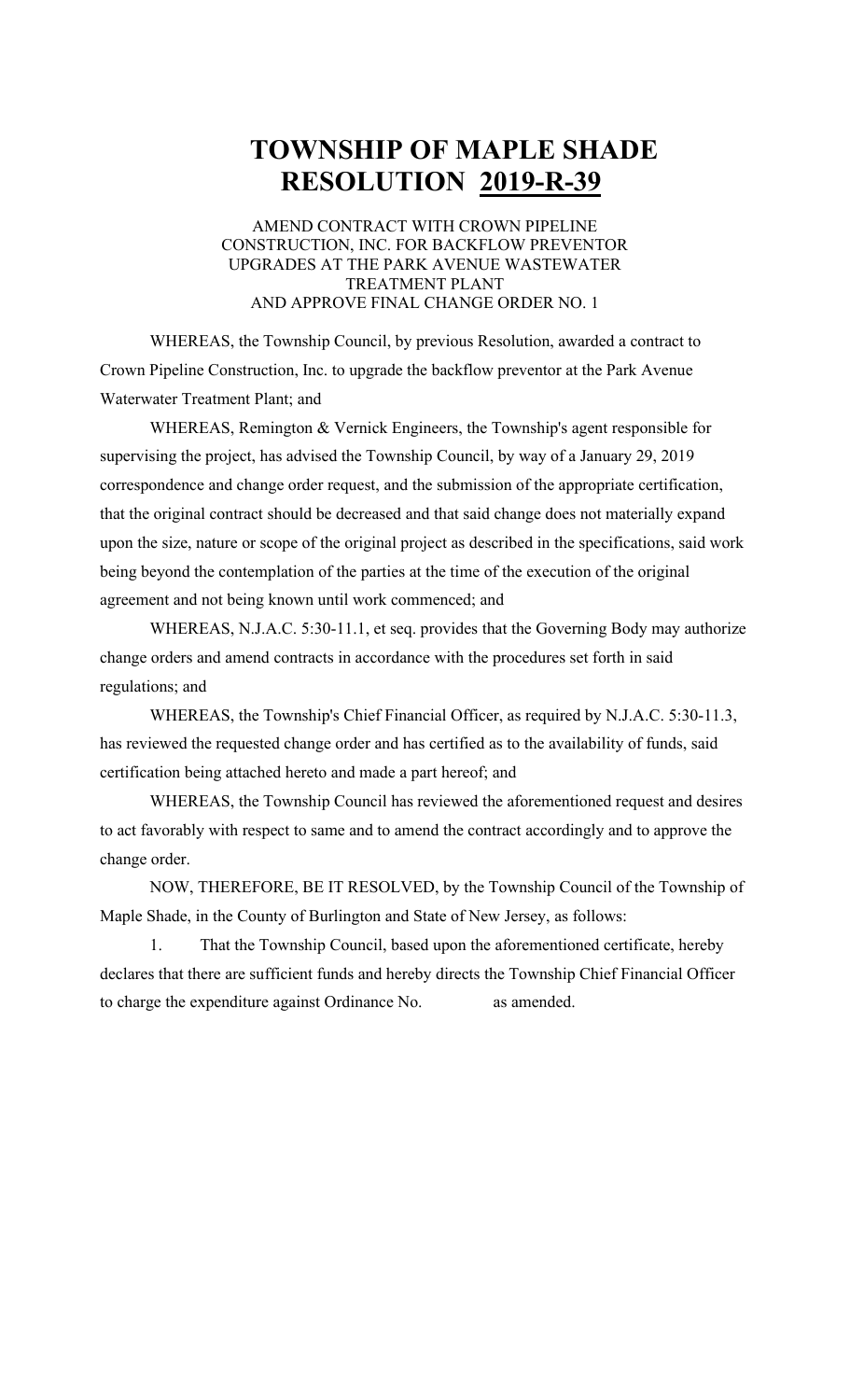2. That the Township Council hereby amends the subject contract and decreases the contract price in the amount of \$5,400.00, from \$84,760.00 to \$79,360.00, in accordance with the terms and conditions of the aforementioned certification and January 29, 2019 correspondence and change order final request, said certification, correspondence and request being attached hereto as Exhibit A and made a part hereof.

3. That the Township Council hereby directs the Township Mayor and Clerk to execute any and all documents necessary to effectuate the terms of this Resolution and which are prepared by or reviewed by the Township Attorney.

## **CERTIFICATION**

I hereby certify the foregoing to be a true copy of a Resolution adopted by the Maple Shade Township Council at a meeting held on February 14, 2019.

Andrea T. McVeigh, Township Clerk

 $\overline{\phantom{a}}$ 

| DATE. FUITUALY 14, $2019$ |               |               |             |             |                |        |  |  |
|---------------------------|---------------|---------------|-------------|-------------|----------------|--------|--|--|
| <b>COUNCIL</b>            | <b>MOTION</b> | <b>SECOND</b> | <b>AYES</b> | <b>NAYS</b> | <b>ABSTAIN</b> | ABSENT |  |  |
| Manchello                 |               |               | ୵⊾          |             |                |        |  |  |
| <b>Nunes</b>              |               |               |             |             |                |        |  |  |
| Volpe                     | X             |               |             |             |                |        |  |  |
| Wiest                     |               |               |             |             |                |        |  |  |
| Kauffman                  |               |               |             |             |                |        |  |  |

DATE: February 14, 2019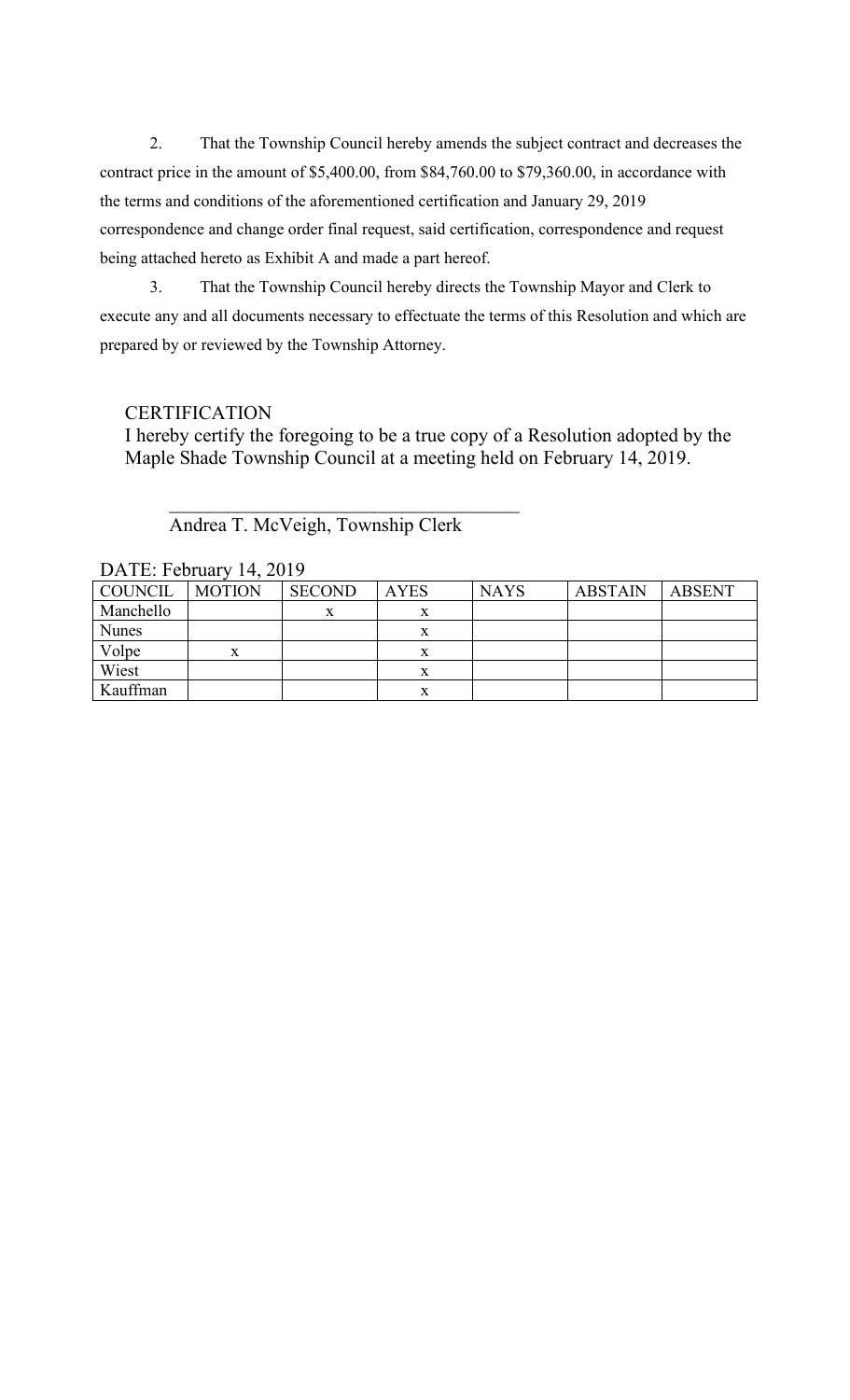#### AMENDMENT TO CONTRACT # AND FINAL CHANGE ORDER NO. 1

THIS AGREEMENT entered into this day of , 2019 by and between **CROWN PIPELINE CONSTRUCTION CO.,** having its principal place of business at 3354 Delsea Drive, Franklinville, New Jersey (08322) (hereinafter referred to as "**CONTRACTOR**") and the **TOWNSHIP OF MAPLE SHADE**, a municipal corporation organized under the laws of the State of New Jersey, having its principal place of business at the Municipal Building, 200 Stiles Avenue, Maple Shade, New Jersey (08052) (hereinafter referred to as "**TOWNSHIP**");

#### **W I T N E S S E T H**

WHEREAS, the Contractor has been awarded a contract by the Township to upgrade the backflow preventor at the Park Avenue Wastewater Treatment Plant in the Township of Maple Shade in accordance with the terms and conditions set forth in Contract #; and

WHEREAS, Remington & Vernick Engineers, the Township Agent responsible for supervising the Contractor during thebackflow preventor upgrades, has advised the Township Council, by way of a correspondence datedJanuary 29, 2019, and of the submission of the appropriate certification, that the Contractor has requested an approval of an amendatory contract to authorize a decrease in the contract price for the aforesaid purposes; and

WHEREAS, the Township Council has reviewed said request and change order and desires to act favorably pursuant thereto as per Resolution R-2019-

NOW, THEREFORE, in consideration of the mutual covenants, agreements and terms and conditions contained herein, the parties hereby agree as follows:

1. The parties agree that Contract # is hereby amended to decrease the amount due and owing to Crown Pipeline Construction Co.in the amount of \$5,400.00.

2. The parties hereby agree to amend said contract to decrease the price from \$84,760.00 to \$79,360.00.

3. The parties agree that the terms, conditions, agreements and understandings contained in this amendatory contract constitutes the entire agreement between the parties.